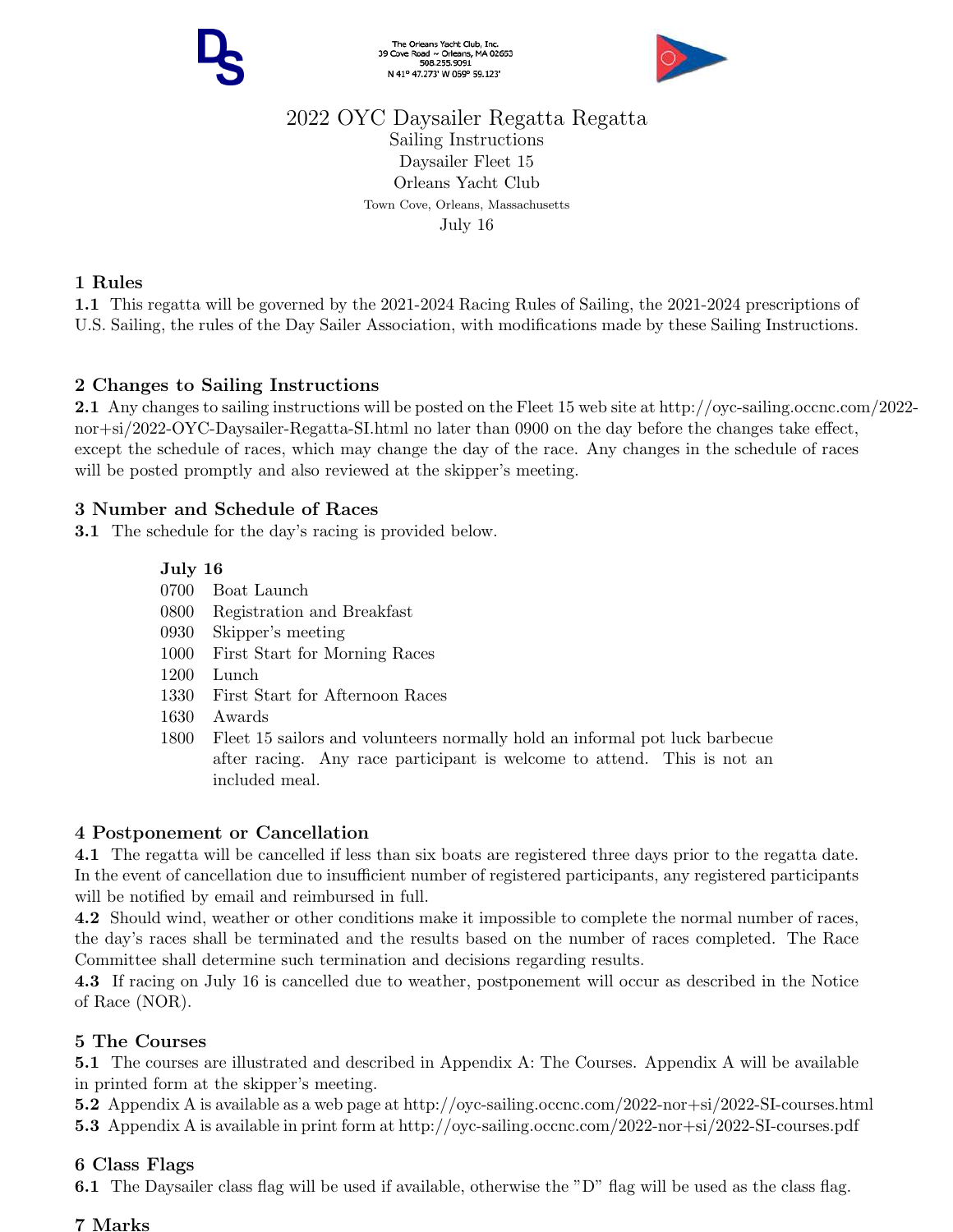7.1 Marks 1, 2 and 3 will be yellow tetrahedron floats.

7.2 The starting and finishing marks will be a yellow or orange flag or shape displayed on the Race Committee boat and a nearby red or orange ball type float, at least 15 inches in diameter.

#### 8 The Start

8.1 Races will be started according to the signal sequence defined in rule 26. For racer's convenience, the starting squence is summarized on diagrams on the Fleet 15 Quick References web page.

8.2 Times shall be taken from the visual signals; the absence of a sound signal shall be disregarded. Approximately 15 seconds prior to the warning signal, the race committee will sound multiple short blasts to prepare the Racers for the Start sequence.

8.3 The start and finish marks are described in the "Marks" section.

#### 9 Recalls

9.1 Individual recalls will be signaled in accordance with Rule 29.1.

9.2 General recalls will be signaled in accordance with Rule 29.2.

9.3 After a general recall the warning signal for a new start shall be made one minute after the First Substitute flag is removed (one sound).

#### 10 Change of the Next Leg of the Course

10.1 To change the next leg of the course, the race committee will move the original mark (or the finishing line) to a new position prior to the first boat rounding the previous mark.

#### 11 The Finish

11.1 The start and finish marks are described in the "Marks" section.

#### 12 Penalty System

12.1 Rule 44.1 and 44.2 (the Two-Turns and One-Turn Penalties) is in effect. Rule 44.3 (Scoring Penalty) is not in effect. A boat with fails to take a penalty under Rule 44.1 and 44.2 is disqualified.

#### 13 Time Limits and Target Times

13.1 The time limit for the first boat to finish will be one hour.

13.2 Boats failing to finish within 20 minutes after the first boat finished will be scored "Did Not Finish". 13.3 If a yacht in last place in a race is delaying the next start, the jury may order the race terminated and score the yacht point equal to last place.

#### 14 Protests and Requests for Redress

14.1 A boat intending to protest shall inform the other boat at the first reasonable opportunity. When her protest will concern an incident in the racing area that she was involved in or saw, she shall hail "Protest". A red flag is not necessary for boats less than 6 meters.

14.2 A boat shall notify the Race Committee boat at the Finish line of her intent to protest and the identity of the protested boat.

14.3 Protests shall be written on forms available from the Race Committee and lodged with a Race Committee representative ashore. Protest time will end one hour after the Race Committee boat docks.

14.4 Protest notices will be posted within 30 minutes of the protest time limit to inform competitors where and when there is a hearing in which they are parties to a protest or named as a witness or the parties will be contacted directly.

14.5 The jury will try to hear protests approximately in the order received.

#### 15 Scoring

15.1 The Low-Point System, Appendix A, of the USSA Racing Rules will apply.

15.2 The regatta result will be considered valid if at least three races have been completed.

15.3 If four or more races are completed one scoring discard will be allowed.

#### 16 Safety Regulations

16.1 PFDs must be worn at all times when sailing daysailers.

16.2 A boat that retires from a race shall notify the race committee as soon as possible.